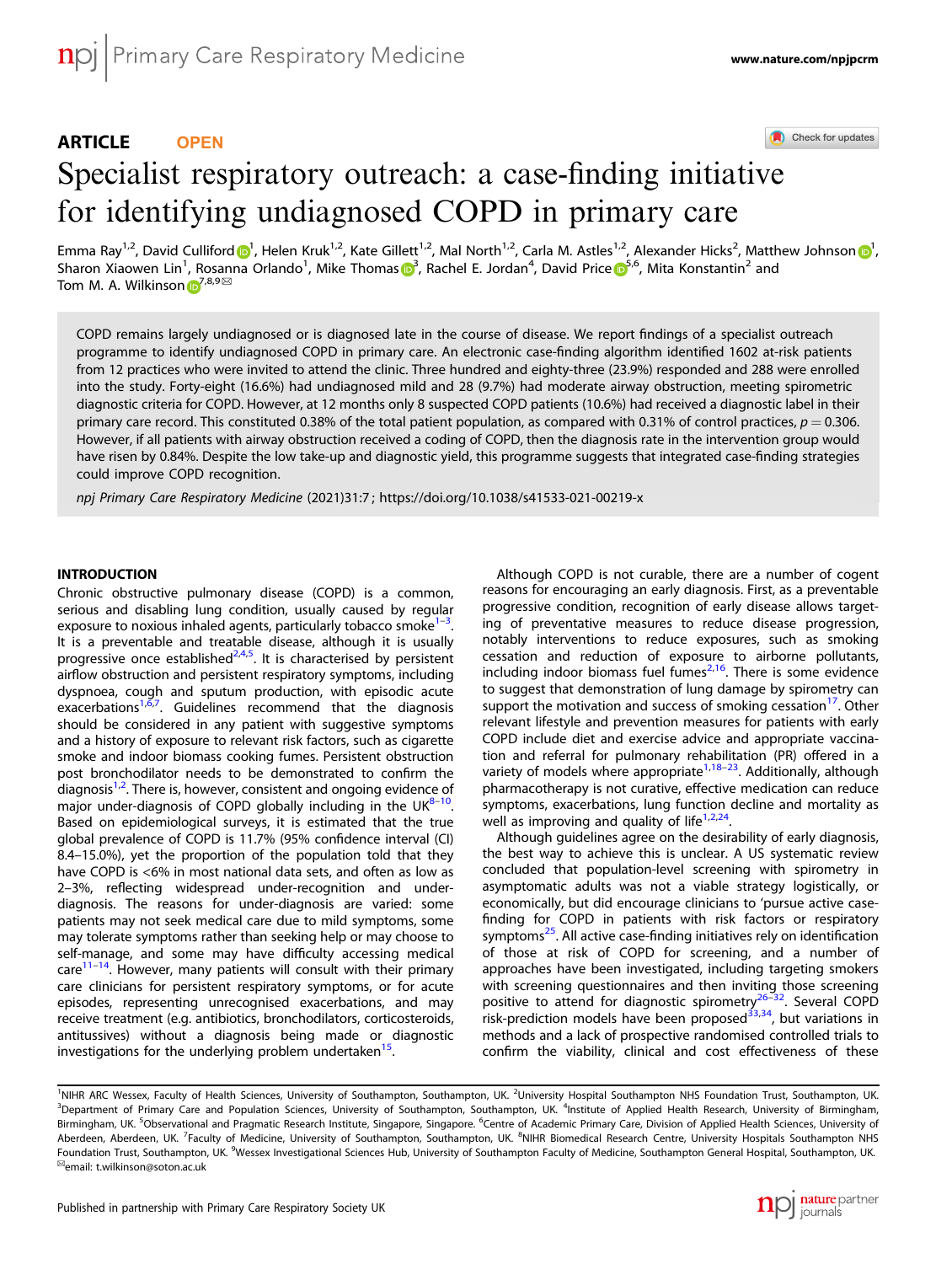approaches has hindered adoption into routine clinical practice. In the UK, a COPD risk score for identifying currently undiagnosed patients based on information present in the routine primary care clinical record (the TargetCOPD score) has recently been developed and successfully implemented<sup>35</sup>. This algorithm uses individual patient information from the medical record on age, smoking status, dyspnoea consultations, prescriptions for salbutamol and prescriptions for antibiotics to generate an individual COPD risk score and has the potential to be electronically automated and applied to primary care electronic records.

2

In the current pressurised clinical climate, many primary care centres are stretched in coping with rising clinical workload and may be reluctant to take on additional screening activities; an alternative approach is using 'interface' teams, such as outreach specialist groups, to support general practice (GP) and provide integrated care between hospital and community-based sectors. Such initiatives do, however, need to be prospectively evaluated in pilots for acceptability, clinical and cost effectiveness prior to wider implementation.

We report the prospective analysis of a pilot clinical service set in routine UK GP, using the TargetCOPD score applied electronically to the primary care routine electronic medical record, to identify currently undiagnosed patients at risk of COPD and invite them for diagnostic assessment at their GP practice by a specialist outreach nursing team with feedback to practices. An assessment of the new COPD diagnosis rate in participating centres in the year following the intervention was made, with comparison to the diagnosis rate in similar patients receiving usual care in matched control practices over the same time interval (Supplementary Methods).

## RESULTS

# Main results

Twelve practices were included in the study, with list sizes of 8196–15,422, combined total patient population 147,673, with a mean (range) prevalence of diagnosed COPD prior to the study of 1–3%.

The electronic score identified 2213 at-risk patients (Fig. 1). The lead GPs assessed the list and excluded 611 patients considered inappropriate to invite for assessment. One thousand six hundred and two patients were sent postal invitations to attend for assessment, and 383 (23.9%) patients responded. Seventy-six patients who responded were not included in the study because they declined to participate, were uncontactable or were found to be not eligible. Four further patients were excluded because they were unable to perform spirometry and 15 patients did not attend their booked appointment. In total, 288 (male 51%, mean age 63, standard deviation  $(SD) = 6.71$  years) attended the case-finding clinic and provided informed consent. Of these, 76 (26.4%) met the UK spirometric diagnostic criteria for COPD (post-bronchodilator ratio <0.70 and concurrent respiratory symptoms) of whom 48 (63.1%) had mild airflow obstruction (GOLD 1: percentage of forced expiratory volume in 1 s (FEV<sub>1</sub>%) predicted ≥80%), 28 (36.8%) moderate (GOLD 2: FEV<sub>1</sub>% predicted  $\geq$ 50-<80% airflow obstruction) and none had severe/very severe airflow obstruction. In a sensitivity analysis using age-sex specific 'lower limit of normal' (LLN) criteria (Global Lung Initiative equations<sup>[36](#page-6-0)</sup>), fewer patients met diagnostic criteria for COPD (39, 13.5%).

In comparison with those without airflow obstruction, the patients with suspected COPD reported more chronic cough (52, 68.4% versus 110, 51.9%, Chi-squared test,  $p = 0.013$ ), dyspnoea (42, 55.3% versus 98, 46.2%, Chi-squared test,  $p = 0.176$ ), wheeze



Fig. 1 Patient flow through the study. Indicated is the recruitment of general practices and patients. It also shows the number of GP practices that agreed to participate and the number of patients identified, invited, responded, booked and recruited. Numbers of patients determined to have airflow obstruction by spirometry and respiratory symptoms are also displayed.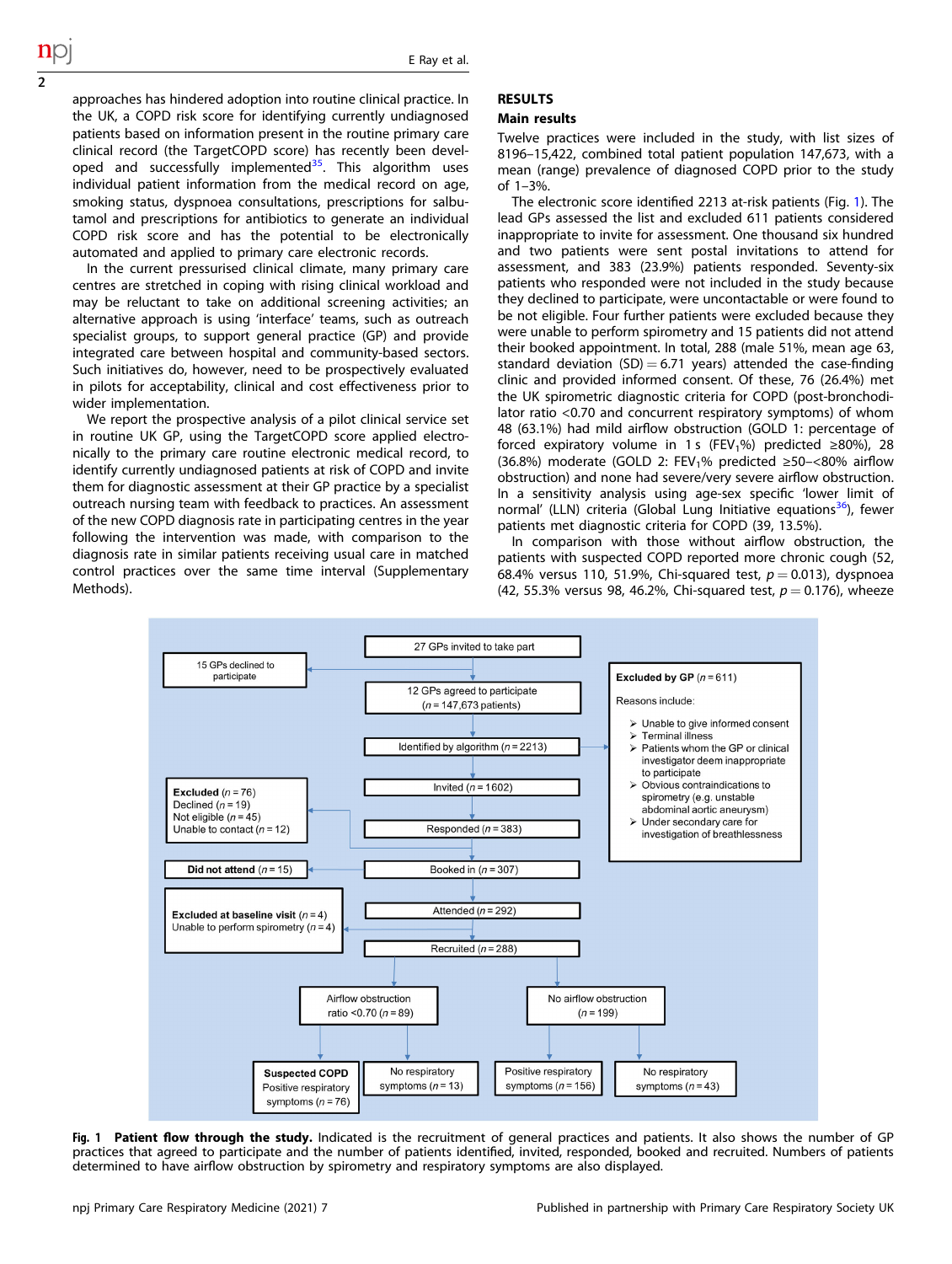(43, 56.6% versus 75, 35.4%, Chi-squared test,  $p = 0.001$ ) and chronic sputum (29, 38.2 versus 60, 28.3%, Chi-squared test,  $p =$ 0.111). Fifty patients (66.7%) with suspected COPD and 108 (50.9%, Chi-squared test,  $p = 0.019$ ) of patients with no suspected COPD reported significant dyspnoea related to physical activity (Medical Research Council dyspnoea (MRC) scale ≥2). Among breathless patients (MRC  $\geq$  2), there was no difference in mean body mass index (BMI) between those with suspected COPD and those without (mean, SD: 29.5 (6.2) versus 30.9 (5.8), 95% CI for difference:  $[-0.7, 3.4]$ , t test,  $p = 0.209$ ), with only 3 out of 50 and 5 out of 108, respectively, being morbidly obese (BMI  $\geq$  40).

A previous diagnosis of asthma was more common in patients with suspected COPD (34, 44.7% versus 51, 24.1%, Chi-squared test,  $p = 0.001$ ). Current smoking was more common in patients with suspected COPD than without (23, 30.3% versus 43, 20.3%, Chi-squared test,  $p = 0.079$ ) as was a higher mean pack-year history (29.3, interquartile range (IQR) [15, 45] versus 17.4, IQR [7, 33.5], Mann–Whitney U test,  $p < 0.001$ ). Mean FEV<sub>1</sub> was also lower in those with suspected COPD (2.38 L, SD 0.66 versus 2.75 L, SD 0.68, t test,  $p < 0.001$ ).

## New COPD diagnoses in the subsequent 12 months

In the year following the intervention in the active practices, 57 patients received a new diagnosis of COPD in their medical record from a base population of 14,818 ever smokers in the 40–79-year age group, equating to 0.38%. In the control practices, there were 46 new diagnosis in 14,638 (0.31%), (Chi-squared test,  $p = 0.306$ ). This equates to a COPD new diagnosis rate per 1000 patients in the overall practice list of 3.84 in the active and 3.14 in the control practices. Further analysis of the newly diagnosed cases in the active practices revealed that only 8 of the 76 patients with obstructive spirometry on assessment and suspected COPD subsequently received a new diagnosis of COPD recorded in the electronic medical record with the other 49 new diagnoses made in patients who did not attend the diagnostic assessments.

## Other effects of the programme

In addition to new diagnosis, we assessed other clinical consequences of the assessment in the active practices. Recommendations for further action by the GPs were made in 112 (38.9%) patients, 61 (80.3%) of patients with suspected COPD and 51 (24.0%) of patients with no COPD. This included smoking cessation, weight loss clinics and referral to respiratory specialist medical teams. For those with suspected COPD ( $N = 76$ , 26.4%), the study team recommended further clinical investigations that included: chest X-rays (56, 73.7%) and electrocardiogram (11, 14.5%), sputum cultures (4, 5.3%) and bloods tests (34, 44.7%) and specialist referral ( $n = 22$ , 28.9%). Treatment recommendations were made for 119 (41.3%) patients, the majority being inhaled medications with adjuncts (spacer devices), plus intranasal steroids in 7 cases while 2 patients were recommended a proton-pump inhibitor.

All active smokers ( $n = 66$ ) received brief smoking cessation advice with an offer of specialist smoking service referral, which was accepted by 6 (26.1%) patients with suspected COPD versus 18 (41.9%) of patients with no COPD. Referrals to a weight loss clinic were accepted by more patients with no COPD than those with suspected COPD (12, 5.6% versus 2, 2.6%) despite BMI being similar between groups (Table [1\)](#page-3-0). PR referral was agreed with 12 (15.8%) patients with suspected COPD and with 3 (1.4%) patients with no COPD for reasons including bronchiectasis.

# Cost analysis

The mean total costs (primary and secondary care attendances) for respiratory-related issues per patient for the 12 months prior to the baseline visit and at the 12 months follow-up point was collected. In total, 33 patients were lost to follow-up at the 12 month follow-up point. At the baseline visit, health care costs for the previous 12 months were lower for those with suspected COPD (£43.69) versus those with no COPD (£50.50) (see Table [2\)](#page-4-0). Costs in the group with no COPD was driven by 6 outliers who had more frequent contact with the 111 NHS health-support helpline and Emergency Department episodes. When we excluded these outliers, the costs were similar between the groups: no COPD (£45.31) versus suspected COPD (£43.69). In the 12 months following baseline, mean costs were higher in the suspected COPD group (£60.42 versus £46.15, Mann–Whitney  $U, p = 0.001$ ), reflecting the cost of additional tests and referrals.

The costs of providing the intervention, excluding OPC costs, were estimated as £57.19 per patient assessed, excluding premises overhead costs and consumables. This is based on the costs of providing the appropriately skilled nurse (UK salary Band 6) conducting the clinic appointment, lasting 1 h 20 min per patient including face-to-face and administrative time. With 288 patients participating in the study, the total staff cost for the intervention was £16,470. This equates to cost per new COPD diagnosis in the practice of £288.90 and costs per patient with confirmed post-bronchodilator airflow obstruction at assessment of £216.70.

## Patient feedback

Patient feedback about the case-finding clinic was sought via a self-reported questionnaire. In total, 285 were included in this analysis and 3 were lost to follow-up. Many (161, 57.5%) reported concerns on receiving the invitation, although most (147, 53.3%) were not surprised to receive it. Despite all patients (100%,  $n =$ 285) reporting feeling concerned about attending the clinic, 99% (283) reported that attending the clinic was a positive experience and 80% (223) reported that it had made them think about their health and 94.3% (265) reported feeling supported by their GP practice. Further in-depth analysis on patient's feelings and experiences of attending the clinic has been captured in the qualitative sub-study<sup>37</sup>.

## **DISCUSSION**

Despite calls for identifying undiagnosed COPD patients earlier in order to instigate preventative and therapeutic interventions to improve health and retard disease progression, the optimal way of achieving this aim remains unclear<sup>9</sup>. This is particularly true when health resources are limited and primary care teams under pressure<sup>[38](#page-6-0)</sup>. A viable focus for COPD case finding is to concentrate on the demographic group with relevant exposures who are already known to the medical system and who are receiving treatments for acute and on-going respiratory episodes that plausibly could relate to undiagnosed COPD<sup>[2](#page-5-0)</sup>. In this initiative, we aimed to prospectively evaluate the effectiveness and acceptability of a specialist outreach team identifying and assessing patients in the community in collaboration with their usual primary care health team. The aim of the initiative was not to replace but to augment the usual primary care service and to provide a convenient and seamless clinical service to at-risk patients.

In our approach, we electronically applied a previously internally validated risk score to routine computerised health records in primary care to identify possible undiagnosed COPD cases<sup>39</sup>. A total of 1602 patients were identified and felt to be appropriate by the GP and received an invitation letter to attend the clinic, of whom 24% of patients invited responded positively and 18% attended and were assessed. The response rate reported in our study is similar to that of other well-reported case-finding trials for  $COPD<sup>8,35,38</sup>$  $COPD<sup>8,35,38</sup>$  $COPD<sup>8,35,38</sup>$  $COPD<sup>8,35,38</sup>$  $COPD<sup>8,35,38</sup>$ . While it is difficult to make comparisons to other conditions because of the unique study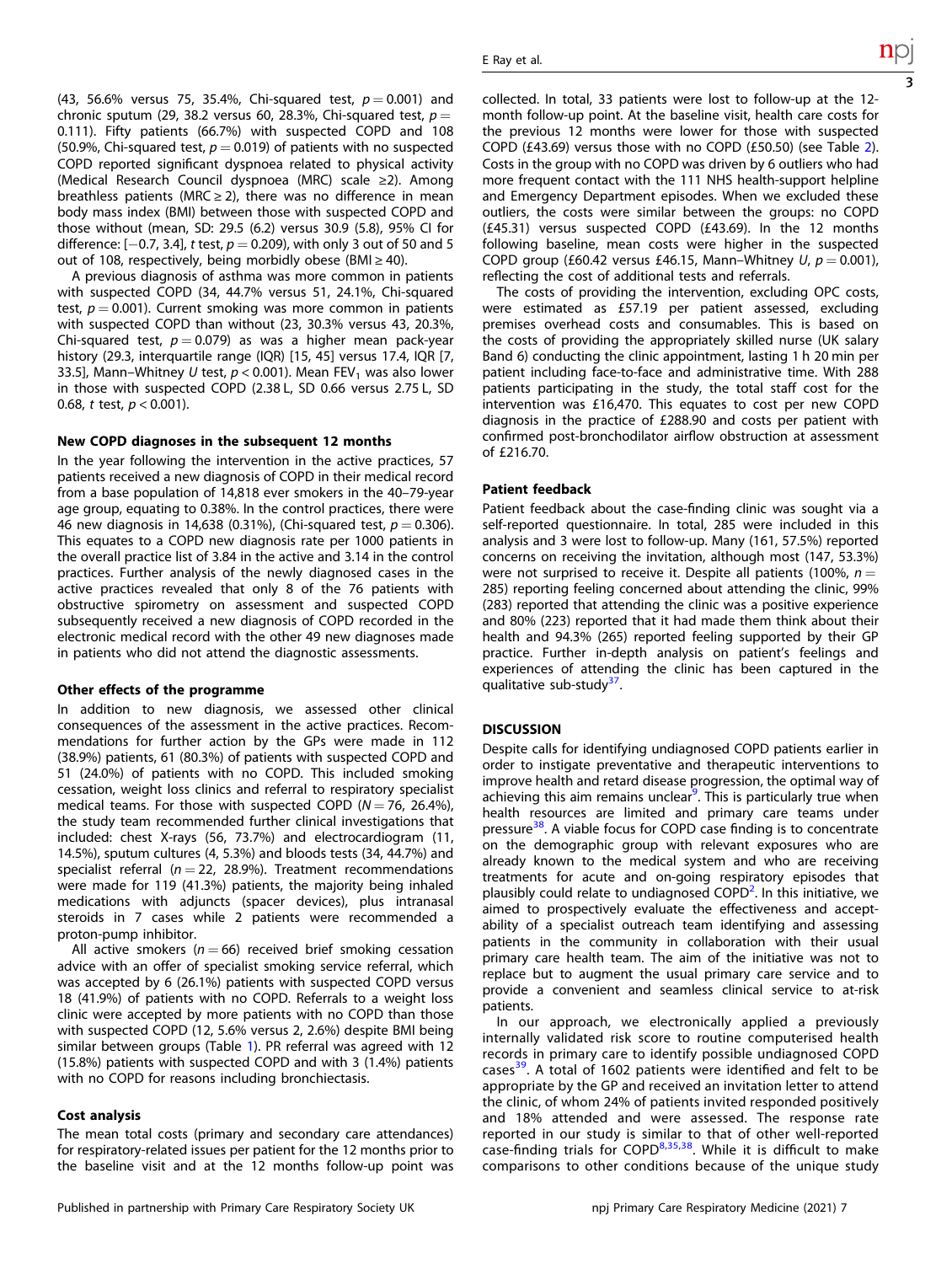<span id="page-3-0"></span>

| Variable                                          | All observations |            | Suspected COPD |            | COPD not<br>suspected |            | Missing values | $p$ value <sup>c</sup> |
|---------------------------------------------------|------------------|------------|----------------|------------|-----------------------|------------|----------------|------------------------|
| Participants, n (%)                               | 288              | (100.0)    | 76             | (26.4)     | 212                   | (73.6)     |                |                        |
| Age in years, mean (SD)                           | 63.1             | (6.7)      | 63.6           | (6.0)      | 62.9                  | (7.0)      |                | 0.421                  |
| Male, $n$ (%)                                     | 146              | (50.7)     | 43             | (56.6)     | 103                   | (48.6)     |                | 0.232                  |
| Ethnicity, n (%)                                  |                  |            |                |            |                       |            |                | 0.394                  |
| Caucasian                                         | 283              | (98.3)     | 74             | (97.4)     | 209                   | (98.6)     |                |                        |
| Asian                                             | 2                | (0.7)      | 1              | (1.3)      | 1                     | (0.5)      |                |                        |
| Afro-Caribbean                                    | 1                | (0.3)      | 0              | (0.0)      | 1                     | (0.5)      |                |                        |
| Other                                             | 2                | (0.7)      | 1              | (1.3)      | 1                     | (0.5)      |                |                        |
| BMI kg/m <sup>2</sup> , mean (SD)                 | 29.2             | (5.3)      | 28.5           | (5.6)      | 29.5                  | (5.2)      |                | 0.188                  |
| Practice IMD decile (median, IQR)                 | 9                | (8, 10)    | 9              | (8, 10)    | 9                     | (8, 10)    |                | n/a                    |
| Smoking status (n, %)                             |                  |            |                |            |                       |            |                | 0.076                  |
| Current smoker                                    | 66               | (22.9)     | 23             | (30.3)     | 43                    | (20.3)     |                |                        |
| Ex-smoker                                         | 222              | (77.1)     | 53             | (69.7)     | 169                   | (79.7)     |                |                        |
| Smoking pack years (median, IQR)                  | 20               | (8, 36)    | 29.3           | (15, 45)   | 17.4                  | (7, 33.5)  |                | < 0.001                |
| Symptoms, n (%)                                   |                  |            |                |            |                       |            |                |                        |
| Cough                                             | 162              | (56.3)     | 52             | (68.4)     | 110                   | (51.9)     |                | 0.013                  |
| Dyspnoea                                          | 140              | (48.6)     | 42             | (55.3)     | 98                    | (46.2)     |                | 0.176                  |
| Wheeze                                            | 118              | (41.0)     | 43             | (56.6)     | 75                    | (35.4)     |                | 0.001                  |
| Sputum                                            | 89               | (30.9)     | 29             | (38.2)     | 60                    | (28.3)     |                | 0.111                  |
| MRC breathlessness score, $n$ (%)                 | 287              |            | 75             |            | 212                   |            | $\mathbf{1}$   | 0.060                  |
| 1                                                 | 129              | (44.9)     | 25             | (33.3)     | 104                   | (49.1)     |                |                        |
| 2                                                 | 119              | (41.5)     | 34             | (45.3)     | 85                    | (40.1)     |                |                        |
| 3                                                 | 27               | (9.4)      | 12             | (17.4)     | 15                    | (7.1)      |                |                        |
| 4                                                 | 11               | (3.8)      | 4              | (5.3)      | 7                     | (3.3)      |                |                        |
| 5                                                 | 1                | (0.3)      | 0              | (0.0)      | $\mathbf{1}$          | (0.4)      |                |                        |
| FENO (median, IQR)                                | 21               | (13, 33)   | 22             | (12, 36)   | 21                    | (14, 33)   | 64             | 0.568                  |
| $FEV1$ litres, mean (SD)                          | 2.65             | (0.70)     | 2.38           | (0.66)     | 2.75                  | (0.68)     | 3              | < 0.001                |
| FEV <sub>1</sub> % predicted (median, IQR)        | 99               | (87, 109)  | 87.5           | (74, 98)   | 104                   | (92, 113)  | 3              | < 0.001                |
| FEV <sub>1</sub> /FVC ratio (median, IQR)         | 74               | (69, 79)   | 65             | (60, 68)   | 77                    | (73, 80.5) | 3              | < 0.001                |
| FEV <sub>1</sub> /VC ratio (median, IQR)          | 76               | (70, 81)   | 66             | (59.5,69)  | 79                    | (75, 83)   | 19             | < 0.001                |
| FEF 25-75% predicted (median, IQR)                | 62               | (45.5, 82) | 38             | (27.3, 46) | 71                    | (57, 90)   |                | < 0.001                |
| Co-morbidities, n (%)                             |                  |            |                |            |                       |            |                |                        |
| Respiratory tract infection in the past 12 months | 67               | (23.3)     | 18             | (23.7)     | 49                    | (23.1)     |                | 0.919                  |
| Asthma                                            | 85               | (29.5)     | 34             | (44.7)     | 51                    | (24.1)     |                | 0.001                  |
| Depression or anxiety                             | 70               | (24.3)     | 17             | (22.4)     | 53                    | (25.0)     |                | 0.646                  |
| Gastro-oesophageal reflux disease (GORD)          | 39               | (13.5)     | 8              | (10.5)     | 31                    | (14.6)     |                | 0.371                  |
| Endocrine disease <sup>a</sup>                    | 60               | (20.8)     | 20             | (26.3)     | 40                    | (18.9)     |                | 0.170                  |
| Cardiac disease <sup>b</sup>                      | 49               | (17.0)     | 12             | (15.8)     | 37                    | (17.5)     |                | 0.741                  |
| Chronic rhino-sinusitis                           | 16               | (5.6)      | $\overline{2}$ | (2.6)      | 14                    | (6.6)      |                | 0.195                  |
| Allergic rhinitis                                 | 16               | (5.6)      | 7              | (9.2)      | 9                     | (4.2)      |                | 0.105                  |
| Pneumonia                                         | 8                | (2.8)      | 3              | (3.9)      | 5                     | (2.4)      |                | 0.470                  |

Data are presented as n (%), mean (standard deviation) or median (interquartile range), unless otherwise stated.

IMD index of multiple deprivation (a weighted standardised measure of socioeconomic status), BMI body mass index, FEV<sub>1</sub> forced expiratory volume in 1 s, FVC forced vital capacity.

<sup>a</sup> Endocrine disease is defined as either of diabetes mellitus or hypothyroidism.<br>Protelias disease is defined as any of ischaemic beart disease, hypocholosterely

<sup>b</sup>Cardiac disease is defined as any of ischaemic heart disease, hypocholesterolaemia, myocardial infarction or atrial fibrillation.

 $c$ All p values computed using tests appropriate for the type and distribution of each variable: t test for age, BMI, FEV<sub>1</sub> (litres); Mann-Whitney U test for smoking pack-years, FEV<sub>1</sub> %predicted, FEV<sub>1</sub>/FVC ratio, FEV<sub>1</sub>/VC ratio, FEF 25-75 %predicted; Chi-squared test for sex, ethnicity, smoking status, MRC breathlessness score, all symptoms and all comorbidities.

design and disease focus, the response rate in case finding for COPD studies is markedly lower when compared to diabetes case-finding research studies for example. Indeed, Snijder et al. and Greaves et al. reported 55 and 60.6% response rates

consecutively to invitation for diabetes screening using casefinding methods $40,41$  $40,41$ .

Possible reasons for the low response rate in our research may be due to denial of symptoms particularly if the symptoms are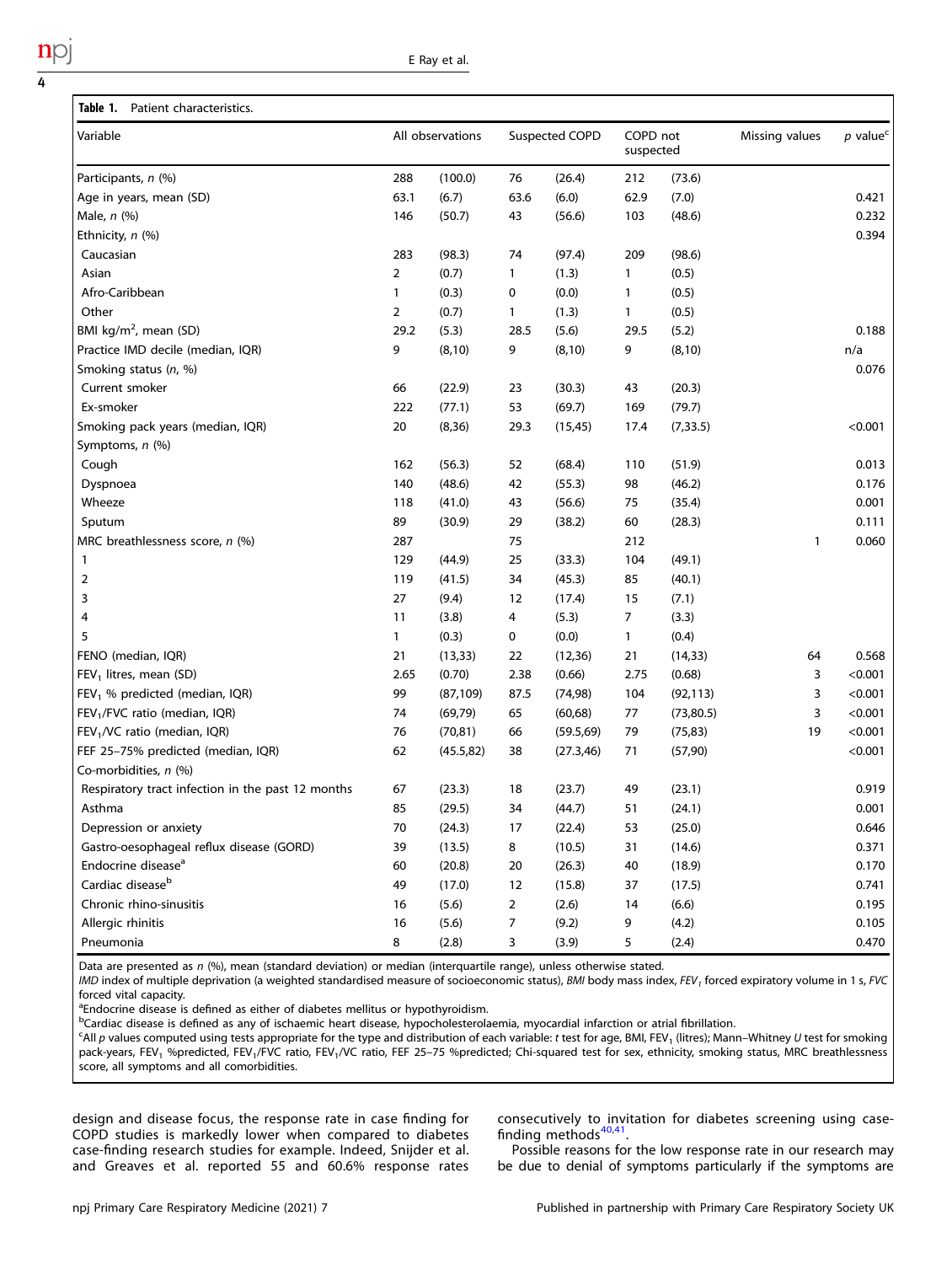<span id="page-4-0"></span>

| Table 2. Summary of patient costs. |         |                |  |  |  |  |  |
|------------------------------------|---------|----------------|--|--|--|--|--|
|                                    | No COPD | Suspected COPD |  |  |  |  |  |
| Baseline number of patients        | 212     | 76             |  |  |  |  |  |
| Pre-baseline 12-month cost (mean)  | £50.50  | £43.69         |  |  |  |  |  |
| Follow-up number of patients       | 190     | 65             |  |  |  |  |  |
| Follow-up total cost (average)     | £55.21  | £60.42         |  |  |  |  |  |

mild and not limiting daily activities. People may also avoid addressing their lung health due to the potential stigma of having a chronic lung disease caused by their tobacco dependency $42,43$ Potential cost implications such as an increase in life and travel insurance, as well as the cost of prescriptions may also be a factor to decline participation<sup>[44](#page-6-0)</sup>. Another barrier might be that smokers who may not be susceptible to quitting may be concerned that they will receive judgemental and negative smoking cessation advice from the health care professional screening them<sup>[45](#page-6-0)</sup>. Patients who responded and were enrolled into the study were generally older and possibly found it more convenient to attend a potentially lengthy appointment, and younger working patients may have had barriers to attendance and so been underrepresented. Future clinics could potentially offer appointments in the evenings and at the weekend. Further research should also provide invitees the opportunity to explain why they do not want to attend so that we can better understand the barriers to uptake.

Of those attending for assessment, 26% had postbronchodilator obstruction on quality-assured spirometry and respiratory symptoms, consistent with COPD. However, only 57 patients in the practices received a diagnosis of COPD in the medical records over the next 12 months, and only 8 of these new diagnoses came in the group undergoing assessment. Consequently, only 1 in 10 of the patients with suspected COPD on assessment received a subsequent COPD diagnosis from their primary care team. The reasons why so few of those identified by the assessment received a diagnosis are not clear and should be a focus in future research, but previous studies have also noted this issue.

It is noteworthy that the majority of cases identified as suspected COPD had mild airflow obstruction, with a lower proportion meeting 'LLN' criteria for COPD, implying that an older and relatively mild, early COPD population were being identified. It is plausible that the primary care teams were reluctant to apply the diagnostic label of COPD to these milder cases because of the perceived extra workload and perception that the current COPD caseload is already not being managed well $46$ . We quantified the new COPD diagnosis rate in control practices, which was slightly lower than that in our active practices (0.31 versus 0.38%), implying that there is a small but detectable incremental benefit on diagnostic rates of the outreach programme. If all 76 of those who were suspected of having COPD on assessment had received a coding of COPD, then the diagnosis rate in the intervention group would have risen from 0.38% to 0.84%. However, as practices were not randomised to the intervention or control arm, we also cannot be sure that there were no confounding factors at either practice or individual level. The assessment-to-diagnosis yield of 27% we achieved is that predicted from the diagnostic score used, with the number of diagnostic assessments needed per case detected being estimated as 4 (3–7), at the risk threshold of 22.5% used to select patients $33$ .

In addition, we found that there were a number of potentially beneficial health interventions made for participants in the programme in addition to making a new COPD diagnosis. These included health promotion interventions such as smoking cessation, dietary interventions and PR, as well as recommendations for further assessment in case of diagnostic uncertainty. These potential benefits occurred in the group with no COPD as well as in those with suspected COPD, who were the focus of the project.

In terms of acceptability to patients, the programme was generally well received; although many patients reported an initial anxiety on receiving the invite, most who attended found the process valuable and beneficial. This reflects the findings of a qualitative sub-study that was conducted to understand the barriers to acceptance of diagnostic case finding in at-risk patients in primary care and is reported elsewhere<sup>37</sup>. Although not formally assessed, the GPs, nurses and administrative staff in the participating practices also found the programme valuable and appreciated the support provided by the visiting team. The intervention had associated staffing costs, which we calculated as being approximately £220 per case of suspected COPD identified, which needs to be balanced against the potential cost savings of better management of the newly diagnosed COPD cases and indeed the health benefits of other patients undergoing assessment. These were not possible to estimate in this study.

There are, however, a number of factors that limit the potential of using this model in wider settings. First, as only a quarter of those identified by the score and were invited to attend took up the opportunity, this implies that, even when provided in a local setting, such a service may not be attractive to the majority of atrisk patients. An alternative approach might be that practices independently run the case-finding algorithm on their clinical database in order to identify patients at risk of having COPD. They could then either invite patients to attend for diagnostic spirometry or add a flag on the patients' records to allow for future opportunistic screening for COPD, so that when they subsequently attend for medical care (possible for respiratory problems), the attending clinicians are made aware that this patient is at risk and may need further investigations beyond the treatment of the presenting acute episode.

Second, although the information on the assessment was fed back to the practice staff, only 8 of the 76 patients (10.6%) with post-bronchodilator obstruction at assessment subsequently received a primary care diagnosis of COPD, so further work is needed to understand the reluctance to formally apply a diagnostic label COPD and the effects of the assessment on the appropriateness of their subsequent management. Despite the study team communicating individual findings with the GP practices, it is possible that intense workload pressures in primary care may have impeded documentation of a formal diagnosis<sup>46,4</sup> In addition, while the GP practice record is a rich source of clinical data, it is primarily for care purposes, and thus when used in research settings can result in inaccuracies and complications with analysis<sup>47</sup>. Clinicians in our project may plausibly have been reluctant to assign the diagnostic term COPD because of the potential impact to the individual and to the practice workload $48$ . Additionally, the onus was placed on the patient to make a followup appointment with the GP to discuss the findings, therefore if they did not attend the opportunity to confirm the diagnosis may have been missed.

In conclusion, we report the results of a specialist outreach programme to identify undiagnosed COPD in primary care by generating an 'at-risk' list by the electronic application of a validated screening score to the computerised routine patient records and inviting those identified to an assessment by a visiting specialist nursing team in their usual GP surgeries. We found a low response rate, with approximately a quarter of identified at-risk patients attending the assessment, but those who attended found it valuable. For most patients, some health actions were taken, particularly health promotion activities. In total, 76 of those assessed had post-bronchodilator airflow obstruction consistent with COPD, although most had mild obstruction, and a lower proportion met 'LLN' criteria for COPD. Only 10% of those with airflow obstruction subsequently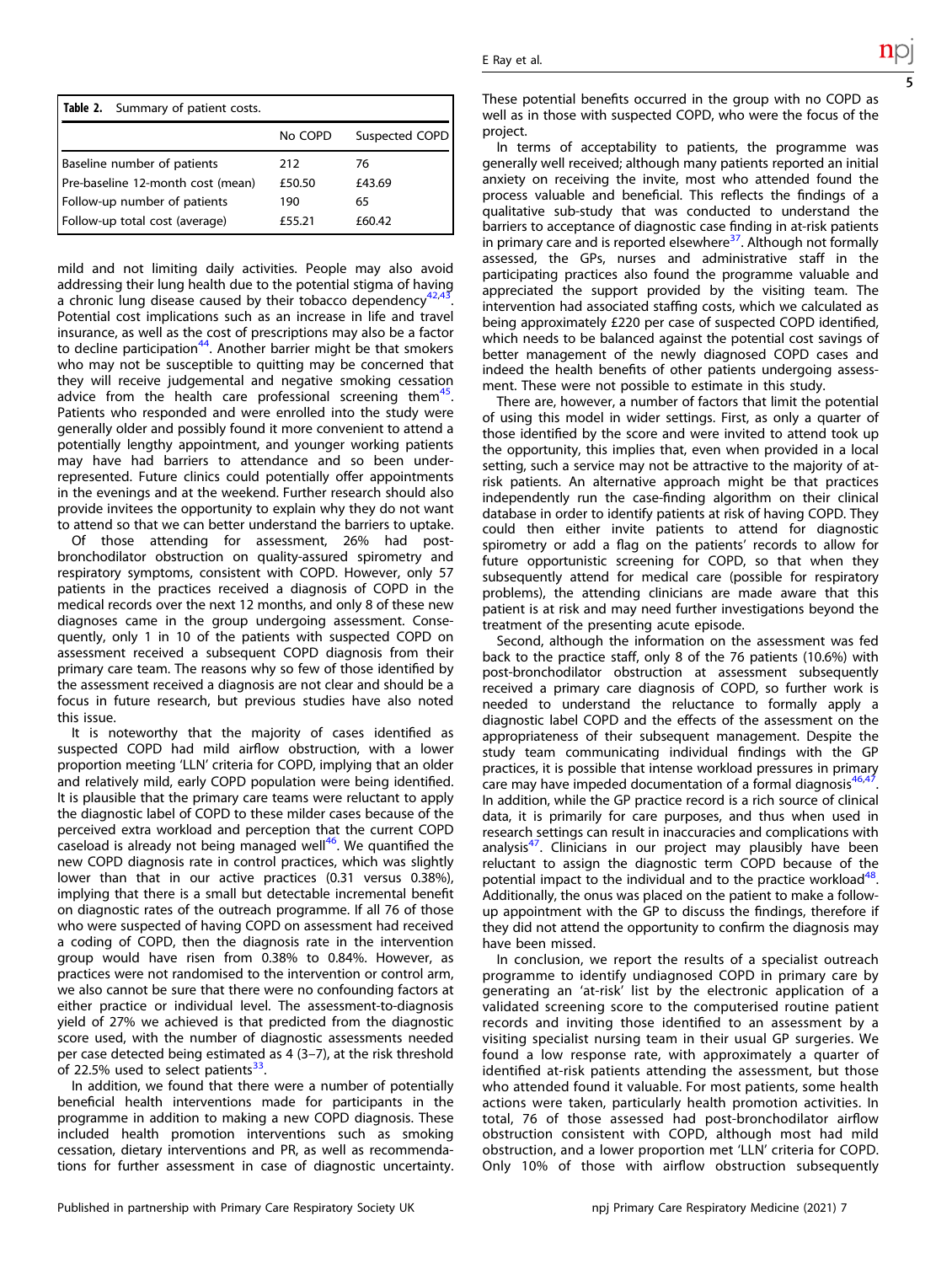<span id="page-5-0"></span>received a primary are diagnostic label, for reasons that are not clear. The overall new COPD diagnostic rate in the participating practices was slightly (but not statistically significant given the sample size) higher than that in control practices, implying that implementation of the programme could result in a small benefit to COPD new diagnosis rate. Although the results do not justify wider implementation of this model of case finding in its current format, further investigation of the use of 'interface' specialist outreach services and of electronic risk-profiling using primary care medical records is justified; however, the longerterm benefits to these programmes need to be established at the outset.

## **METHODS**

## Study design

The specialist team comprised of respiratory nurse specialists based at Southampton General Hospital, UK, with clinical support from hospital chest physicians and a General Practitioner with a specialist interest in respiratory medicine. In total, 12 local GP surgeries agreed to participate in the programme from rural and urban settings and a broad range of deprivation profiles. The practices agreed for the team to apply the algorithm to the electronic patient medical records, to send mailed invitations for screening at the surgery for those identified as being at risk, to provide use of their premises for the diagnostic sessions and to receive information and recommendations from the outreach team. The outreach team did not make a definitive diagnosis or initiate treatment but provided the usual clinical team with the results of their assessments and any recommendations for treatment, further investigation or referral.

The electronic record search was made by Optimum Patient Care (OPC), a non-profit social enterprise working with primary care to improve the management of patients with chronic diseases through quality improve-ment programmes and ethically approved research [\(https://](https://optimumpatientcare.org) [optimumpatientcare.org](https://optimumpatientcare.org)). Lists of Read Codes related to the risk score were collated by the study team with support from primary care physicians and provided to OPC in order to complete the search. A COPD risk threshold of 22.5% as estimated by the algorithm was implemented based on the original modelling by the Target COPD team and following piloting of a 25% cut-off, which identified higher numbers of patients but less cases of COPD<sup>39</sup>. We therefore determined that the 22.5% cut-off would provide the best positive predictive value to more accurately identify patients with COPD to balance the risk of 'missing' people who did have COPD, versus minimising the proportion of 'false positives' and to make the intervention efficient and acceptable, minimising unproductive staff workload, as well as the potential inconvenience and anxiety caused to patients.

The identified population was then sent a postal invitation to attend for assessment with an explanation of the study (Supplementary Fig. 1). All eligible participants who responded to invitation by post attended a 60 min case-finding clinic at their GP practice, where the outreach team nurses obtained written informed consent for anonymised data to be used in the prospective analysis, obtained a clinical history, administered questionnaires and performed quality-assured spirometry. Study eligibility criteria included being registered with the participating practices from 1 January 2015 or before, age ≥40 and ≤79 years, no previous diagnosis of COPD, smoker or ex-smoker and able to complete spirometry testing. The assessment consisted of demography, height, weight, blood pressure, medical and smoking history, spirometry with reversibility to 400 µcg of salbutamol via a metered dose inhaler and spacer device (Microlab<sup>®</sup> spirometer, ERS standards), fractional exhaled nitric oxide (NIOX Vero®) and oxygen saturation (Nonin Onyx Vantage® ). To reduce the potential impact that smoking tobacco has on the lung function tests, we asked patients to refrain from smoking prior to the appointment and accepted patients' selfreported non-smoking status. Questionnaires completed were: MRC scale<sup>49</sup> and EuroQOL (EQ-5D) questionnaire<sup>50</sup>. Additionally, a patient experience feedback questionnaire was designed to capture participant views on being invited and attending the clinic. At the end of the appointment, the findings were discussed with the patient and brief health advice on smoking, diet and exercise provided where appropriate. When COPD was suggested, or diagnostic uncertainty existed, patients were asked to arrange a follow-up appointment with their GP. The team aimed to hold meetings with the GP and practice nurse to discuss findings, and when not possible, a full written summary was provided, including recommendations for treatment, further investigations or referral. Recruitment occurred between January 2017 and January 2018. Those attending were followed up with postal questionnaires at 3 and 12 months.

Ethics approval was provided by Southampton B Ethics Committee (16/ SC/0629), and the trial is registered on ClinicalTrials.gov (ID: NCT03355677).

## Data analysis

To estimate the incremental diagnostic yield produced by the intervention over usual care, we quantified the new COPD diagnosis rate in matched control practices. Control practices were drawn from the OPC practice portfolio, matched to active sites using practice list size, baseline COPD and asthma diagnostic register rates, gender, age and index of multiple deprivation profiles (Supplementary Table 1). Other than anonymised data extraction, no additional clinical care or feedback to the clinical team occurred in the control practices. Using pseudo-anonymised data, the algorithm was applied electronically in the control practices to identify undiagnosed patients with similar risk profiles as in the active practices, and the COPD diagnosis rate in these patients over the next 12 months was ascertained from the medical record.

#### Statistical analysis

Summary statistics are reported for demographic data. Comparisons between the active and control groups were made using Mann–Whitney U test or t test as appropriate for continuous variables and the Chi-squared test for categorical variables, using a two-sided 5% significance level. Statistical analyses were performed using R (R Core Team, R Foundation for Statistical Computing, Vienna, Austria) and SPSS version 24 (SPSS software, IBM Corp., Armonk, NY). A comparison of health care costs for respiratory issues in the 12 months preceding and in the 12 months following the intervention was made in the study patients undergoing assessment, including primary care costs (GP and nurse appointments, investigations) and secondary care costs (outpatient, A&E, inpatient), using patient recall at the baseline visit and at the 12 months. Unit costs were referenced from the 'National Schedule of Reference Costs - Year 2015-16 - NHS trusts and NHS foundation trusts' and adjusted for the relevant time.

#### Reporting summary

Further information on research design is available in the Nature Research Reporting Summary linked to this article.

#### DATA AVAILABILITY

All data generated or analysed during this study are included in this published article [and its supplementary information files]. Further clarification of results are available upon request to the authors.

Received: 1 June 2020; Accepted: 6 January 2021; Published online: 11 February 2021

#### **REFERENCES**

- 1. Barnes, P. J. & Celli, B. R. Systemic manifestations and comorbidities of COPD. Eur. Respir. J. 33, 1165–1185 (2009).
- 2. Global Initiative for Chronic Obstructive Lung Disease (GOLD). Global Strategy for the Diagnosis, Management and Prevention of COPD. [https://goldcopd.org/wp](https://goldcopd.org/wp-content/uploads/2019/12/GOLD-2020-FINAL-ver1.2-03Dec19_WMV.pdf)[content/uploads/2019/12/GOLD-2020-FINAL-ver1.2-03Dec19\\_WMV.pdf](https://goldcopd.org/wp-content/uploads/2019/12/GOLD-2020-FINAL-ver1.2-03Dec19_WMV.pdf) (2020).
- 3. Tavares, N., Jarrett, N., Hunt, K. & Wilkinson, T. Palliative and end-of-life care conversations in COPD: a systematic literature review. ERJ Open Res. [https://doi.](https://doi.org/10.1183/23120541.00068-2016) [org/10.1183/23120541.00068-2016](https://doi.org/10.1183/23120541.00068-2016) (2017).
- 4. Kim, V. L. et al. Impact and associations of eosinophilic inflammation in COPD: analysis of the AERIS cohort. Eur. Respir. J. [https://doi.org/10.1183/](https://doi.org/10.1183/13993003.00853-2017) [13993003.00853-2017](https://doi.org/10.1183/13993003.00853-2017) (2017).
- 5. Day, K. et al. Interrelationships between small airways dysfunction, neutrophilic inflammation and exacerbation frequency in COPD. Chest [https://doi.org/](https://doi.org/10.1016/j.chest.2020.11.018) [10.1016/j.chest.2020.11.018](https://doi.org/10.1016/j.chest.2020.11.018) (2020).
- 6. Watson, A. et al. Dynamics of IFN-β responses during respiratory viral infection. Insights for therapeutic strategies. Am. J. Respir. Crit. Care Med. 201, 83–94 (2020).
- 7. Wedzicha, J. A. & Wilkinson, T. Impact of chronic obstructive pulmonary disease exacerbations on patients and payers. Proc. Am. Thorac. Soc. 3, 218-221 (2006).
- 8. Soriano, J. B., Zielinski, J. & Price, D. Screening for and early detection of chronic obstructive pulmonary disease. Lancet 374, 721–732 (2009).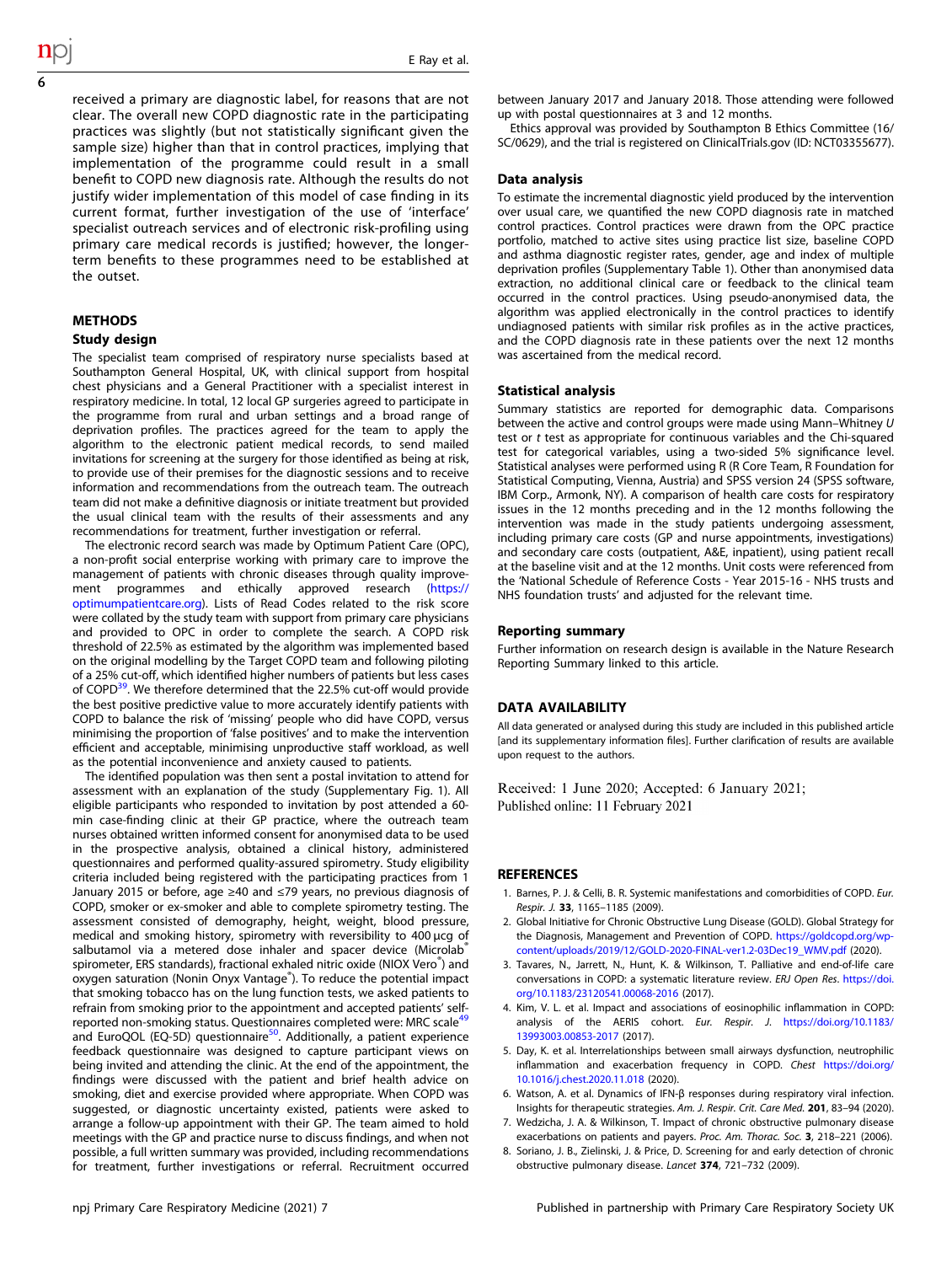- <span id="page-6-0"></span>9. Haroon, S. M., Jordan, R. E., O'Beirne-Elliman, J. & Adab, P. Effectiveness of case finding strategies for COPD in primary care: a systematic review and metaanalysis. npj Prim. Care Respir. Med. 25, 15056 (2015).
- 10. Ostridge, K. & Wilkinson, T. M. Present and future utility of computed tomography scanning in the assessment and management of COPD. Eur. Respir. J. 48, 216–228 (2016).
- 11. Gershon, A. S. et al. Factors associated with undiagnosed and overdiagnosed COPD. Eur. Respir. J. 48, 561–564 (2016).
- 12. Diab, N. et al. Underdiagnosis and overdiagnosis of chronic obstructive pulmonary disease. Am. J. Respir. Crit. Care Med. 198, 1130–1139 (2018).
- 13. North, M. et al. A randomised controlled feasibility trial of E-health application supported care vs usual care after exacerbation of COPD: the RESCUE trial. npi Digit. Med. 3, 145 (2020).
- 14. Crooks, M. G.et al. Evidence generation for the clinical impact of myCOPD in patients with mild, moderate and newly diagnosed COPD: a randomised controlled trial. ERJ Open Res. <https://doi.org/10.1183/23120541.00460-2020> (2020).
- 15. Jones, R. C. et al. Opportunities to diagnose chronic obstructive pulmonary disease in routine care in the UK: a retrospective study of a clinical cohort. Lancet Respir. Med. 2, 267–276 (2014).
- 16. Wilkinson, T. M., Donaldson, G. C., Hurst, J. R., Seemungal, T. A. & Wedzicha, J. A. Early therapy improves outcomes of exacerbations of chronic obstructive pulmonary disease. Am. J. Respir. Crit. Care Med. 169, 1298–1303 (2004).
- 17. Parkes, G., Greenhalgh, T., Griffin, M. & Dent, R. Effect on smoking quit rate of telling patients their lung age: the Step2quit randomised controlled trial. BMJ 336, 598–600 (2008).
- 18. Sanei, F. & Wilkinson, T. Influenza vaccination for patients with chronic obstructive pulmonary disease: understanding immunogenicity, efficacy and effectiveness. Ther. Adv. Respir. Dis. 10, 349–367 (2016).
- 19. Pleguezuelos, O. et al. A synthetic influenza virus vaccine induces a cellular immune response that correlates with reduction in symptomatology and virus shedding in a randomized phase Ib live-virus challenge in humans. Clin. Vaccin. Immunol. 22, 828–835 (2015).
- 20. Bourne, S. et al. Online versus face-to-face pulmonary rehabilitation for patients with chronic obstructive pulmonary disease: randomised controlled trial. BMJ Open 7, e014580 (2017).
- 21. Donaldson, G. C., Wilkinson, T. M. A., Hurst, J. R., Perera, W. R. & Wedzicha, J. A. Exacerbations and time spent outdoors in chronic obstructive pulmonary disease. Am. J. Respir. Crit. Care Med. 171, 446-452 (2005).
- 22. Wilkinson, T. M. A. et al. Non-typeable Haemophilus influenzae protein vaccine in adults with COPD: A phase 2 clinical trial. Vaccine 37, 6102-6111 (2019).
- 23. Bagga, B. et al. Effect of preexisting serum and mucosal antibody on experimental respiratory syncytial virus (RSV) challenge and infection of adults. J. Infect. Dis. 212, 1719–1725 (2015).
- 24. Wilkinson, T. & Wedzicha, J. A. Strategies for improving outcomes of COPD exacerbations. Int. J. Chron. Obstruct. Pulmon. Dis. 1, 335–342 (2006).
- 25. Siu, A. L. et al. Screening for chronic obstructive pulmonary disease: US Preventive Services Task Force recommendation statement. JAMA 315, 1372–1377 (2016).
- 26. Yawn, B. P. et al. The impact of screening tools on diagnosis of chronic obstructive pulmonary disease in primary care. Am. J. Prev. Med. 47, 563–575 (2014).
- 27. Martinez, F. J. et al. Development and initial validation of a self-scored COPD Population Screener Questionnaire (COPD-PS). COPD 5, 85-95 (2008)
- 28. Stanley, A. J., Hasan, I., Crockett, A. J., van Schayck, O. C. & Zwar, N. A. Validation of the COPD Diagnostic Questionnaire in an Australian general practice cohort: a cross-sectional study. Prim. Care Respir. J. 23, 92–97 (2014).
- 29. Kotz, D., Nelemans, P., van Schayck, C. P. & Wesseling, G. J. External validation of a COPD diagnostic questionnaire. Eur. Respir. J. 31, 298–303 (2008).
- 30. Riegels-Jakobsen, T. et al. Municipality screening of citizens with suspicion of chronic obstructive pulmonary disease. Int. J. Chron. Obstruct. Pulmon. Dis. 7, 35–41 (2012).
- 31. Mahboub, B. et al. Case-finding of chronic obstructive pulmonary disease with questionnaire, peak flow measurements and spirometry: a cross-sectional study. BMC Res. Notes 7, 241 (2014).
- 32. Price, D. B. et al. Symptom-based questionnaire for identifying COPD in smokers. Respiration 73, 285–295 (2006).
- 33. Mapel, D. W. et al. An algorithm for the identification of undiagnosed COPD cases using administrative claims data. J. Manag. Care Pharm. 12, 457-465 (2006).
- 34. Thorn, J. et al. Improved prediction of COPD in at-risk patients using lung function pre-screening in primary care: a real-life study and cost-effectiveness analysis. Prim. Care Respir. J. 21, 159–166 (2012).
- 35. Jordan, R. E. et al. Targeted case finding for chronic obstructive pulmonary disease versus routine practice in primary care (TargetCOPD): a cluster-randomised controlled trial. Lancet Respir. Med. 4, 720–730 (2016).
- 36. Quanjer, P. H. et al. Multi-ethnic reference values for spirometry for the 3–95-yr age range: the global lung function 2012 equations. Eur. Respir. J. 40, 1324-1343 (2012).
- 37. Rose, D. R. et al. The acceptability of 'case-finding for COPD' clinics, to patients in GP practices, across Hampshire: a qualitative study. npj Prim. Care Respir. Med. (in the press).
- 38. Dirven, J. A. et al. Early detection of COPD in general practice: patient or practice managed? A randomised controlled trial of two strategies in different socioeconomic environments. Prim. Care Respir. J. 22, 331-337 (2013).
- 39. Haroon, S., Adab, P., Riley, R. D., Fitzmaurice, D. & Jordan, R. E. Predicting risk of undiagnosed COPD: development and validation of the TargetCOPD score. Eur. Respir. J. <https://doi.org/10.1183/13993003.02191-2016> (2017).
- 40. Greaves, C. J. et al. A simple pragmatic system for detecting new cases of type 2 diabetes and impaired fasting glycaemia in primary care. Fam. Pract. 21, 57–62 (2004).
- 41. Snijder, M. B. et al. Case finding and medical treatment of type 2 diabetes among different ethnic minority groups: the HELIUS study. J. Diabetes Res. 2017, 9896849 (2017).
- 42. Enocson, A. et al. Case-finding for COPD in primary care: a qualitative study of patients' perspectives. Int. J. Chron. Obstruct. Pulmon. Dis. 13, 1623–1632 (2018).
- 43. Price, D. & Duerden, M. Chronic obstructive pulmonary disease. BMJ 326, 1046–1047 (2003).
- 44. Walters, J. A. et al. Barriers to the use of spirometry in general practice. Aust. Fam. Physician 34, 201–203 (2005).
- 45. van Eerd, E. A. M. et al. Why do physicians lack engagement with smoking cessation treatment in their COPD patients? A multinational qualitative study. npj Prim. Care Respir. Med. 27, 41 (2017).
- 46. Haroon, S., Jordan, R. E., Fitzmaurice, D. A. & Adab, P. Case finding for COPD in primary care: a qualitative study of the views of health professionals. Int. J. Chron. Obstruct. Pulmon. Dis. 10, 1711–1718 (2015).
- 47. Johnson, M. et al. Primary care risk stratification in COPD using routinely collected data: a secondary data analysis. npj Prim. Care Respir. Med. 29, 42 (2019).
- 48. Walters, J. A., Hansen, E. C., Walters, E. H. & Wood-Baker, R. Under-diagnosis of chronic obstructive pulmonary disease: a qualitative study in primary care. Respir. Med. 102, 738–743 (2008).
- 49. Fletcher, C. M. Standardized questionaries on respiratory symptoms. Br. Med. J. 2, 1665–1665 (1960).
- 50. Herdman, M. et al. Development and preliminary testing of the new five-level version of EQ-5D (EQ-5D-5L). Qual. Life Res. 20, 1727–1736 (2011).

## ACKNOWLEDGEMENTS

This report is an independent research funded by the National Institute for Health Research Wessex ARC. The views expressed in this publication are those of the author (s) and not necessarily those of the National Institute for Health Research or the Department of Health and Social Care. We are very grateful to Optimum Patient care and their team for their help and support with the data extraction and application of the case-finding risk score. We would also like to thank the participants, Mark Stafford-Watson (PPI) in memorial, Colin Newell, Dr. Fiona McKenna, Dr. Andy Powell, Dr. Helen Myers, Dr. Stuart McKinnes, Dr. Mark Williams, Dr. Louisa Egbe, Dr. Richard Baxter, Dr. Sarah A'Court, Dr. Elisabeth Willows, Dr. Gareth Morris, Dr. Ford, Dr. Kate Lippiett, Wessex Clinical Research Network, West Hampshire CCG and Southampton City CCG.

## AUTHOR CONTRIBUTIONS

H.K., M.N., E.R., K.G., C.M.A., M.T. and T.M.A.W. contributed to the conceptualisation. H.K., E.R., D.C., M.N. and C.M.A. contributed to the methodology. H.K., M.N., E.R., K.G., C.M.A. M.T., T.M.A.W. and A.H. contributed to study design and patient recruitment. R. E.J. advised on the use of the Target COPD score for identifying patients. K.G. and M.J. contributed to software. K.G. contributed to validation. E.R., D.C., K.G., S.X.L., R.O. and R.E.J. contributed to formal analysis. H.K., E.R., K.G., M.N., C.M.A. and M.K. contributed to investigation. H.K., E.R., K.G. and M.N. contributed to resources. H.K. acted as project manager and team lead for the nursing team. K.G., M.J. and M.K. contributed to data curation. M.J. and D.P. contributed to data management and practice matching. H.K. E.R., D.C., K.G., M.T., R.E.J. and T.M.A.W. contributed to writing of original draft. E.R., D.C., K.G. and S.X.L contributed to visualisation. T.M.A.W. supervised the project. E.R., H.K., K.G., M.N. and C.M.A. administered the project. All authors contributed to reviewing and editing and final approval of manuscript.

## COMPETING INTERESTS

C.M.A. reports receiving speaker's honoraria from Chiesi, Pfizer, GSK, Teva UK and Orion UK. M.T. reports that neither he nor any member of his close family has any shares in pharmaceutical companies. In the past 3 years, he has received speaker's honoraria for speaking at sponsored meetings or satellite symposia at conferences from the following companies marketing respiratory and allergy products: GSK,